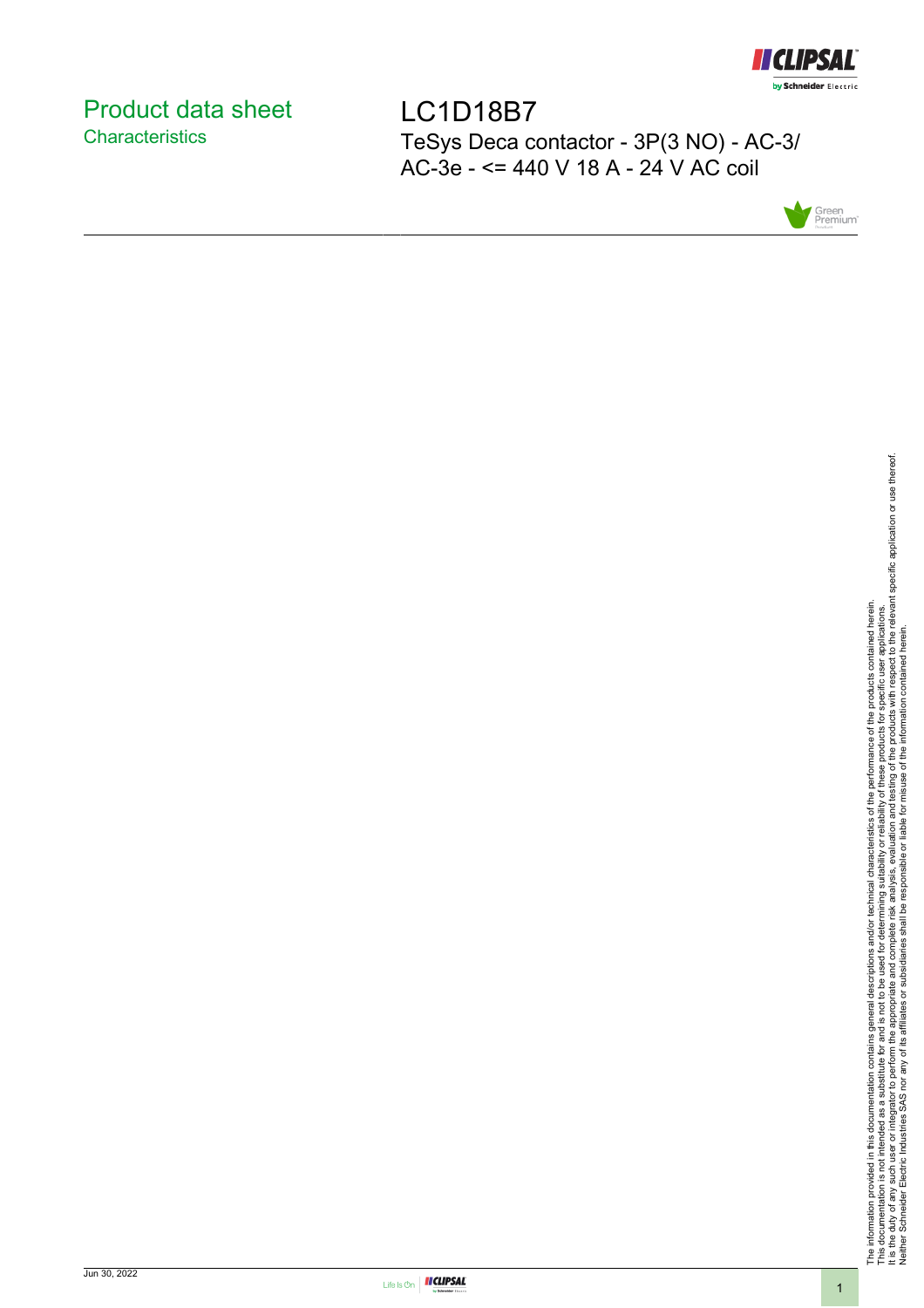

| Main                                           |                                                                                                                                                                                                                                                                                                                                                                                                                                               |
|------------------------------------------------|-----------------------------------------------------------------------------------------------------------------------------------------------------------------------------------------------------------------------------------------------------------------------------------------------------------------------------------------------------------------------------------------------------------------------------------------------|
| Range                                          | TeSys<br><b>TeSys Deca</b>                                                                                                                                                                                                                                                                                                                                                                                                                    |
| Product name                                   | TeSys D<br><b>TeSys Deca</b>                                                                                                                                                                                                                                                                                                                                                                                                                  |
| Product or component<br>type                   | Contactor                                                                                                                                                                                                                                                                                                                                                                                                                                     |
| Device short name                              | LC <sub>1</sub> D                                                                                                                                                                                                                                                                                                                                                                                                                             |
| Contactor application                          | Resistive load<br>Motor control                                                                                                                                                                                                                                                                                                                                                                                                               |
| Utilisation category                           | $AC-1$<br>$AC-4$<br>$AC-3$<br>AC-3e                                                                                                                                                                                                                                                                                                                                                                                                           |
| Poles description                              | 3P                                                                                                                                                                                                                                                                                                                                                                                                                                            |
| Power pole contact<br>composition              | 3 NO                                                                                                                                                                                                                                                                                                                                                                                                                                          |
| [Ue] rated operational<br>voltage              | Power circuit: <= 690 V AC 25400 Hz<br>Power circuit: $\leq$ 300 V DC                                                                                                                                                                                                                                                                                                                                                                         |
| [le] rated operational<br>current              | 18 A (at <60 °C) at <= 440 V AC AC-3 for power<br>circuit<br>32 A (at <60 °C) at <= 440 V AC AC-1 for power<br>circuit<br>18 A (at <60 °C) at <= 440 V AC AC-3e for power<br>circuit                                                                                                                                                                                                                                                          |
| Motor power kW                                 | 4 KW at 220230 V AC 50/60 Hz (AC-3)<br>7.5 KW at 380400 V AC 50/60 Hz (AC-3)<br>9 KW at 415440 V AC 50/60 Hz (AC-3)<br>10 KW at 500 V AC 50/60 Hz (AC-3)<br>10 KW at 660690 V AC 50/60 Hz (AC-3)<br>4 KW at 400 V AC 50/60 Hz (AC-4)<br>4 KW at 220230 V AC 50/60 Hz (AC-3e)<br>7.5 KW at 380400 V AC 50/60 Hz (AC-3e)<br>9 KW at 415440 V AC 50/60 Hz (AC-3e)<br>10 KW at 500 V AC 50/60 Hz (AC-3e)<br>10 kW at 660690 V AC 50/60 Hz (AC-3e) |
| Motor power HP (UL /<br>CSA)                   | 1 Hp at 115 V AC 50/60 Hz for 1 phase motors<br>3 Hp at 230/240 V AC 50/60 Hz for 1 phase motors<br>5 Hp at 200/208 V AC 50/60 Hz for 3 phases motors<br>5 Hp at 230/240 V AC 50/60 Hz for 3 phases motors<br>10 Hp at 460/480 V AC 50/60 Hz for 3 phases<br>motors<br>15 hp at 575/600 V AC 50/60 Hz for 3 phases motors                                                                                                                     |
| Control circuit type                           | AC at 50/60 Hz                                                                                                                                                                                                                                                                                                                                                                                                                                |
| [Uc] control circuit<br>voltage                | 24 V AC 50/60 Hz                                                                                                                                                                                                                                                                                                                                                                                                                              |
| Auxiliary contact<br>composition               | 1 NO + 1 NC                                                                                                                                                                                                                                                                                                                                                                                                                                   |
| [Uimp] rated impulse<br>withstand voltage      | 6 kV conforming to IEC 60947                                                                                                                                                                                                                                                                                                                                                                                                                  |
| Overvoltage category                           | Ш                                                                                                                                                                                                                                                                                                                                                                                                                                             |
| [Ith] conventional free<br>air thermal current | 10 A (at 60 °C) for signalling circuit<br>32 A (at 60 °C) for power circuit                                                                                                                                                                                                                                                                                                                                                                   |
| Irms rated making<br>capacity                  | 140 A AC for signalling circuit conforming to IEC<br>60947-5-1<br>250 A DC for signalling circuit conforming to IEC<br>60947-5-1<br>300 A at 440 V for power circuit conforming to IEC<br>60947                                                                                                                                                                                                                                               |
| Rated breaking capacity                        | 300 A at 440 V for power circuit conforming to IEC<br>60947                                                                                                                                                                                                                                                                                                                                                                                   |
| [Icw] rated short-time<br>withstand current    | 145 A 40 °C - 10 s for power circuit<br>240 A 40 °C - 1 s for power circuit<br>40 A 40 °C - 10 min for power circuit<br>84 A 40 °C - 1 min for power circuit<br>100 A - 1 s for signalling circuit<br>120 A - 500 ms for signalling circuit<br>140 A - 100 ms for signalling circuit                                                                                                                                                          |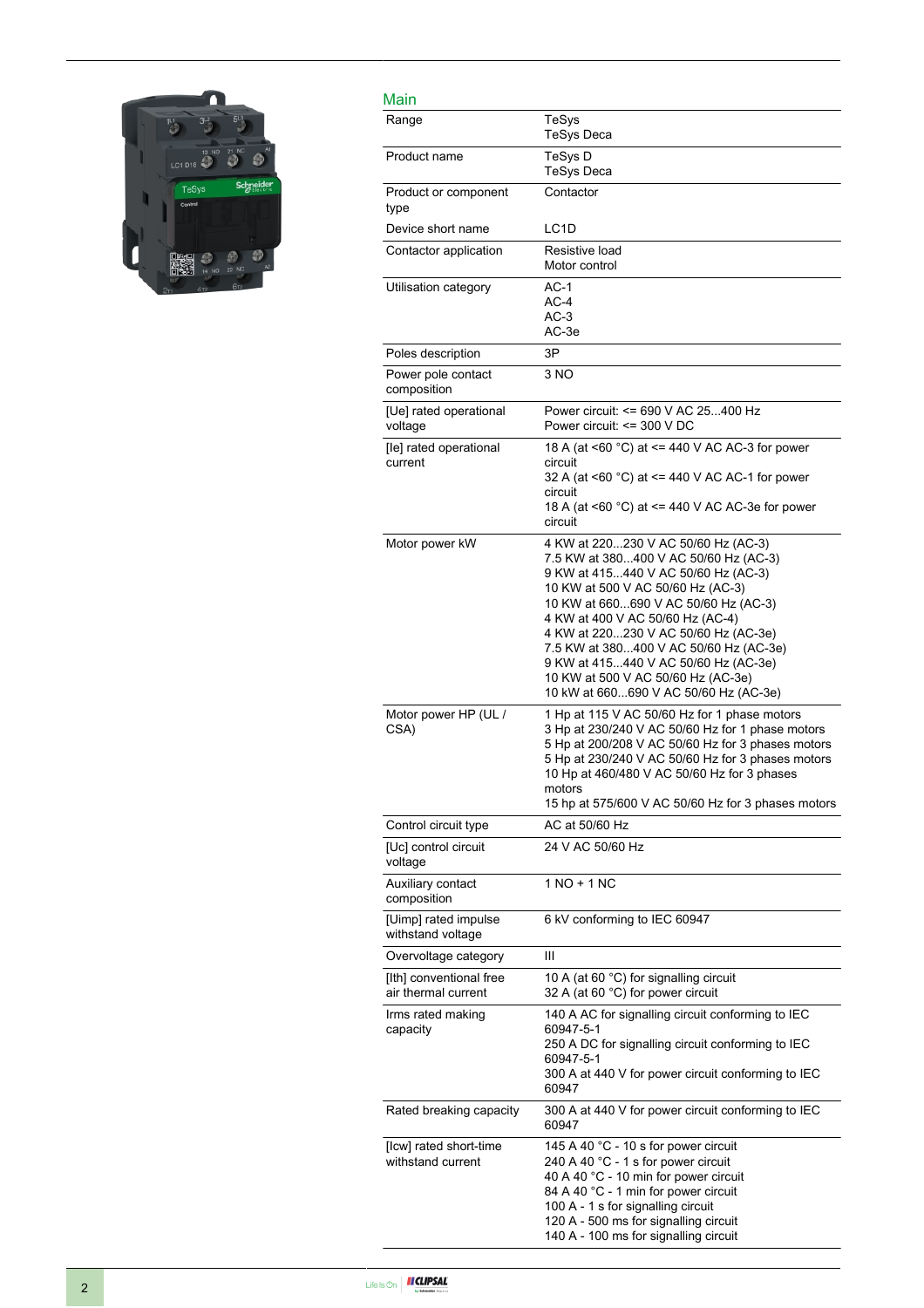| Associated fuse rating           | 10 A gG for signalling circuit conforming to IEC<br>60947-5-1<br>50 A gG at <= 690 V coordination type 1 for power<br>circuit<br>35 A gG at <= 690 V coordination type 2 for power<br>circuit                                                                                                                                                                                                                                                                                                                                                                                                                                                                                                                                                                                                                                                                                                                                                                                                                                                                                                                                                                                                                                                       |  |
|----------------------------------|-----------------------------------------------------------------------------------------------------------------------------------------------------------------------------------------------------------------------------------------------------------------------------------------------------------------------------------------------------------------------------------------------------------------------------------------------------------------------------------------------------------------------------------------------------------------------------------------------------------------------------------------------------------------------------------------------------------------------------------------------------------------------------------------------------------------------------------------------------------------------------------------------------------------------------------------------------------------------------------------------------------------------------------------------------------------------------------------------------------------------------------------------------------------------------------------------------------------------------------------------------|--|
| Average impedance                | 2.5 mOhm - Ith 32 A 50 Hz for power circuit                                                                                                                                                                                                                                                                                                                                                                                                                                                                                                                                                                                                                                                                                                                                                                                                                                                                                                                                                                                                                                                                                                                                                                                                         |  |
| [Ui] rated insulation<br>voltage | Power circuit: 690 V conforming to IEC 60947-4-1<br>Power circuit: 600 V CSA certified<br>Power circuit: 600 V UL certified<br>Signalling circuit: 690 V conforming to IEC 60947-1<br>Signalling circuit: 600 V CSA certified<br>Signalling circuit: 600 V UL certified                                                                                                                                                                                                                                                                                                                                                                                                                                                                                                                                                                                                                                                                                                                                                                                                                                                                                                                                                                             |  |
| Electrical durability            | 1.65 Mcycles 18 A AC-3 at Ue <= 440 V<br>1 Mcycles 32 A AC-1 at Ue <= 440 V<br>1.65 Mcycles 18 A AC-3e at Ue <= 440 V                                                                                                                                                                                                                                                                                                                                                                                                                                                                                                                                                                                                                                                                                                                                                                                                                                                                                                                                                                                                                                                                                                                               |  |
| Power dissipation per<br>pole    | 2.5 W AC-1<br>0.8 W AC-3<br>0.8 W AC-3e                                                                                                                                                                                                                                                                                                                                                                                                                                                                                                                                                                                                                                                                                                                                                                                                                                                                                                                                                                                                                                                                                                                                                                                                             |  |
| Front cover                      | With                                                                                                                                                                                                                                                                                                                                                                                                                                                                                                                                                                                                                                                                                                                                                                                                                                                                                                                                                                                                                                                                                                                                                                                                                                                |  |
| Mounting support                 | Rail<br>Plate                                                                                                                                                                                                                                                                                                                                                                                                                                                                                                                                                                                                                                                                                                                                                                                                                                                                                                                                                                                                                                                                                                                                                                                                                                       |  |
| Standards                        | CSA C22.2 No 14<br>EN 60947-4-1<br>EN 60947-5-1<br>IEC 60947-4-1<br>IEC 60947-5-1<br><b>UL 508</b><br>IEC 60335-1                                                                                                                                                                                                                                                                                                                                                                                                                                                                                                                                                                                                                                                                                                                                                                                                                                                                                                                                                                                                                                                                                                                                   |  |
| <b>Product certifications</b>    | GOST<br>CCC<br><b>CSA</b><br>UL<br><b>RINA</b><br>BV<br>LROS (Lloyds register of shipping)<br><b>DNV</b><br>GL<br><b>UKCA</b>                                                                                                                                                                                                                                                                                                                                                                                                                                                                                                                                                                                                                                                                                                                                                                                                                                                                                                                                                                                                                                                                                                                       |  |
| Connections - terminals          | Control circuit: screw clamp terminals 1 cable(s) 1<br>4 mm <sup>2</sup> flexible without cable end<br>Control circuit: screw clamp terminals 2 cable(s) 1<br>4 mm <sup>2</sup> flexible without cable end<br>Control circuit: screw clamp terminals 1 cable(s) 1<br>4 mm <sup>2</sup> flexible with cable end<br>Control circuit: screw clamp terminals 2 cable(s) 1<br>2.5 mm <sup>2</sup> flexible with cable end<br>Control circuit: screw clamp terminals 1 cable(s) 1<br>4 mm <sup>2</sup> solid without cable end<br>Control circuit: screw clamp terminals 2 cable(s) 1<br>4 mm <sup>2</sup> solid without cable end<br>Power circuit: screw clamp terminals 1 cable(s)<br>1.56 mm <sup>2</sup> flexible without cable end<br>Power circuit: screw clamp terminals 2 cable(s)<br>1.56 mm <sup>2</sup> flexible without cable end<br>Power circuit: screw clamp terminals 1 cable(s) 1<br>6 mm <sup>2</sup> flexible with cable end<br>Power circuit: screw clamp terminals 2 cable(s) 1<br>4 mm <sup>2</sup> flexible with cable end<br>Power circuit: screw clamp terminals 1 cable(s)<br>1.56 mm <sup>2</sup> solid without cable end<br>Power circuit: screw clamp terminals 2 cable(s) 1.5<br>6 mm <sup>2</sup> solid without cable end |  |
| <b>Tightening torque</b>         | Power circuit: 1.7 N.m - on screw clamp terminals -<br>with screwdriver flat $\varnothing$ 6 mm<br>Power circuit: 1.7 N.m - on screw clamp terminals -<br>with screwdriver Philips No 2<br>Control circuit: 1.7 N.m - on screw clamp terminals -<br>with screwdriver flat $\varnothing$ 6 mm<br>Control circuit: 1.7 N.m - on screw clamp terminals -<br>with screwdriver Philips No 2<br>Control circuit: 1.7 N.m - on screw clamp terminals -<br>with screwdriver pozidriv No 2<br>Power circuit: 1.7 N.m - on screw clamp terminals -<br>with screwdriver pozidriv No 2                                                                                                                                                                                                                                                                                                                                                                                                                                                                                                                                                                                                                                                                          |  |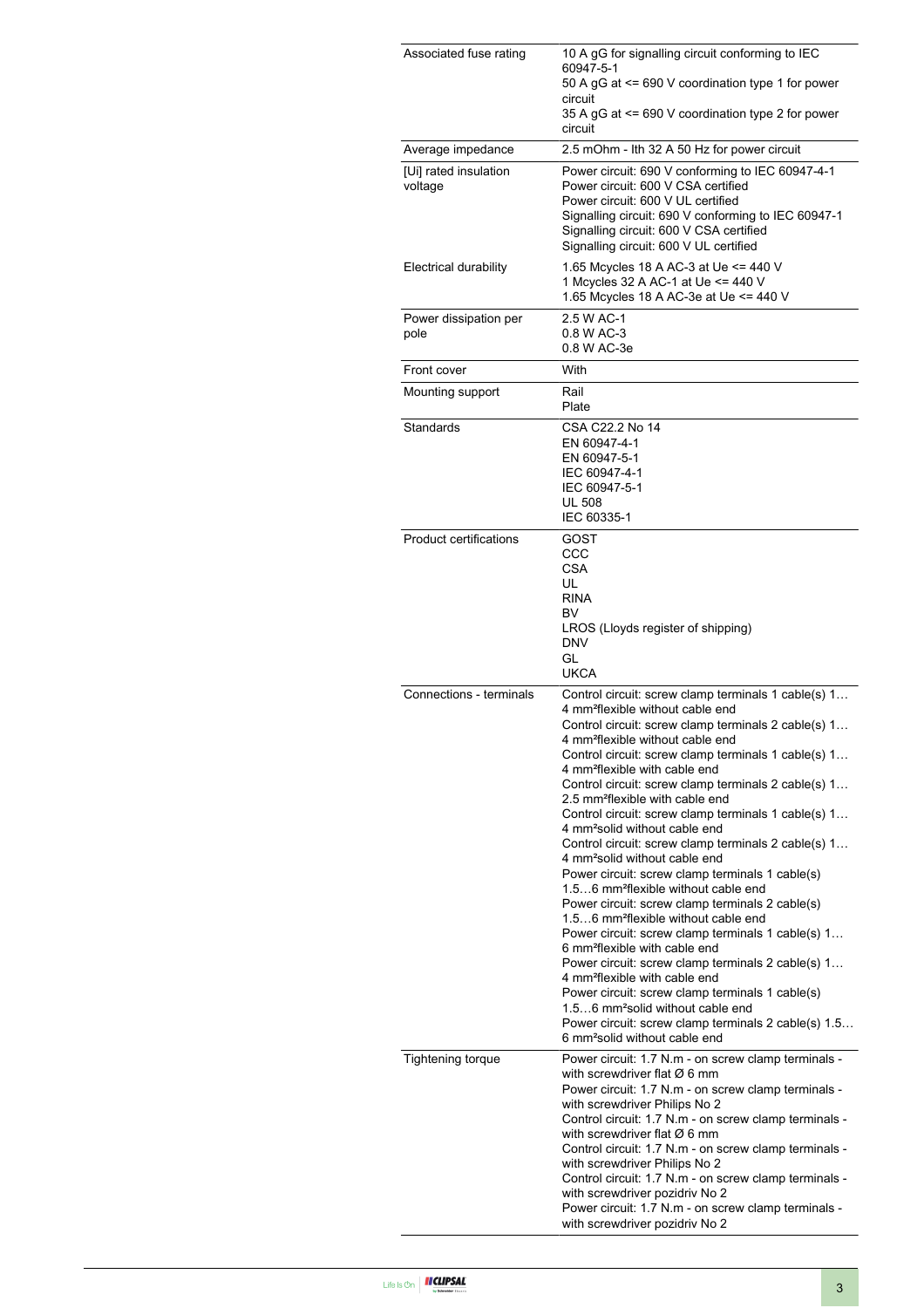| Operating time           | 1222 ms closing<br>419 ms opening                                                                                                                                          |
|--------------------------|----------------------------------------------------------------------------------------------------------------------------------------------------------------------------|
| Safety reliability level | B10d = 1369863 cycles contactor with nominal load<br>conforming to EN/ISO 13849-1<br>B10d = 20000000 cycles contactor with mechanical<br>load conforming to EN/ISO 13849-1 |
| Mechanical durability    | 15 Mcycles                                                                                                                                                                 |
| Maximum operating rate   | 3600 cyc/h 60 °C                                                                                                                                                           |

## **Complementary**

| Coil technology                 | Without built-in suppressor module                                                                                                                                                   |  |  |
|---------------------------------|--------------------------------------------------------------------------------------------------------------------------------------------------------------------------------------|--|--|
| Control circuit voltage limits  | 0.30.6 Uc (-4070 °C): drop-out AC 50/60 Hz<br>0.81.1 Uc (-4060 °C) operational AC 50 Hz<br>0.851.1 Uc (-4060 °C): operational AC 60 Hz<br>11.1 Uc (6070 °C): operational AC 50/60 Hz |  |  |
| Inrush power in VA              | 70 VA 60 Hz cos phi 0.75 (at 20 °C)<br>70 VA 50 Hz cos phi 0.75 (at 20 °C)                                                                                                           |  |  |
| Hold-in power consumption in VA | 7.5 VA 60 Hz cos phi 0.3 (at 20 °C)<br>7 VA 50 Hz cos phi 0.3 (at 20 °C)                                                                                                             |  |  |
| Heat dissipation                | 23 W at 50/60 Hz                                                                                                                                                                     |  |  |
| Auxiliary contacts type         | Type mechanically linked 1 NO + 1 NC conforming to IEC 60947-5-1<br>Type mirror contact 1 NC conforming to IEC 60947-4-1                                                             |  |  |
| Signalling circuit frequency    | 25400 Hz                                                                                                                                                                             |  |  |
| Minimum switching current       | 5 mA for signalling circuit                                                                                                                                                          |  |  |
| Minimum switching voltage       | 17 V for signalling circuit                                                                                                                                                          |  |  |
| Non-overlap time                | 1.5 Ms on de-energisation between NC and NO contact<br>1.5 ms on energisation between NC and NO contact                                                                              |  |  |
| Insulation resistance           | > 10 MOhm for signalling circuit                                                                                                                                                     |  |  |

#### Environment

| IP20 front face conforming to IEC 60529      |  |
|----------------------------------------------|--|
| Conforming to IACS E10                       |  |
| Conforming to IEC 60947-1 Annex Q category D |  |
| TH conforming to IEC 60068-2-30              |  |
| 3                                            |  |
| $-4060 °C$                                   |  |
| 6070 °C with derating                        |  |
| $-6080 °C$                                   |  |
| $03000$ m                                    |  |
| 850 °C conforming to IEC 60695-2-1           |  |
| Vibrations contactor open: 2 Gn, 5300 Hz     |  |
| Vibrations contactor closed: 4 Gn, 5300 Hz   |  |
| Shocks contactor open: 10 Gn for 11 ms       |  |
| Shocks contactor closed: 15 Gn for 11 ms     |  |
| 77 mm                                        |  |
| 45 mm                                        |  |
| 86 mm                                        |  |
| $0.33$ kg                                    |  |
|                                              |  |

# Packing Units

| Unit Type of Package 1       | <b>PCE</b>      |
|------------------------------|-----------------|
| Number of Units in Package 1 |                 |
| Package 1 Weight             | 359.0 g         |
| Package 1 Height             | 5 cm            |
| Package 1 width              | 9 cm            |
| Package 1 Length             | 11 cm           |
| Unit Type of Package 2       | S <sub>02</sub> |
| Number of Units in Package 2 | 20              |
| Package 2 Weight             | 7.427 kg        |
| Package 2 Height             | $15 \text{ cm}$ |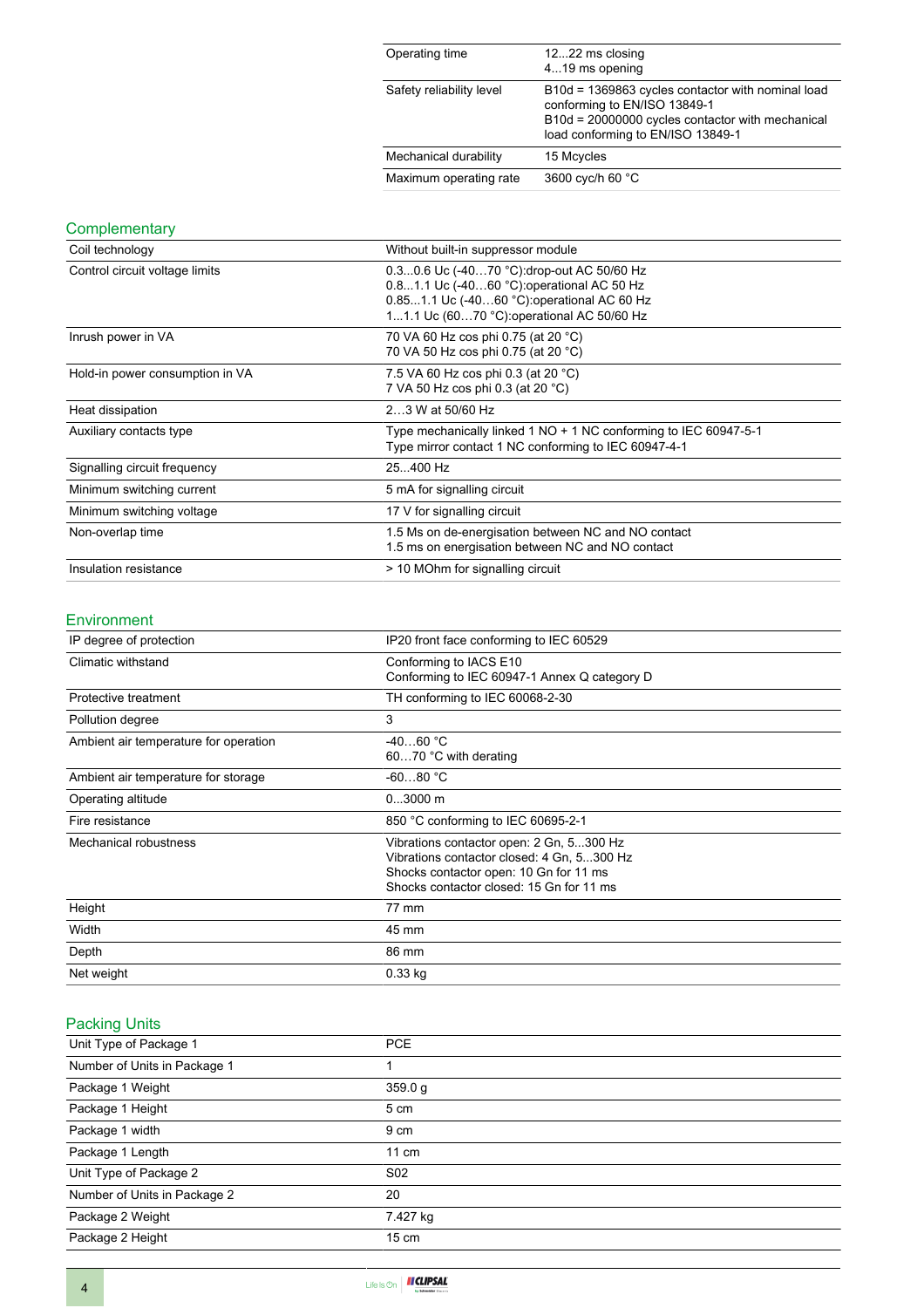| Package 2 width              | 30 cm      |
|------------------------------|------------|
| Package 2 Length             | 40 cm      |
| Unit Type of Package 3       | P06        |
| Number of Units in Package 3 | 320        |
| Package 3 Weight             | 126.832 kg |
| Package 3 Height             | 75 cm      |
| Package 3 width              | 80 cm      |
| Package 3 Length             | 60 cm      |

# Offer Sustainability

| Sustainable offer status        | Green Premium product                                                                                                          |  |  |
|---------------------------------|--------------------------------------------------------------------------------------------------------------------------------|--|--|
| <b>REACh Regulation</b>         | <b>E</b> REACh Declaration                                                                                                     |  |  |
| REACh free of SVHC              | Yes                                                                                                                            |  |  |
| <b>EU RoHS Directive</b>        | Compliant <b>E</b> EU RoHS Declaration                                                                                         |  |  |
| Toxic heavy metal free          | Yes                                                                                                                            |  |  |
| Mercury free                    | Yes                                                                                                                            |  |  |
| RoHS exemption information      | <b>E</b> Yes                                                                                                                   |  |  |
| China RoHS Regulation           | China RoHS Declaration                                                                                                         |  |  |
| <b>Environmental Disclosure</b> | Product Environmental Profile                                                                                                  |  |  |
| <b>Circularity Profile</b>      | End Of Life Information                                                                                                        |  |  |
| <b>WEEE</b>                     | The product must be disposed on European Union markets following specific<br>waste collection and never end up in rubbish bins |  |  |
| <b>PVC</b> free                 | Yes                                                                                                                            |  |  |
|                                 |                                                                                                                                |  |  |

### Contractual warranty

Warranty 18 months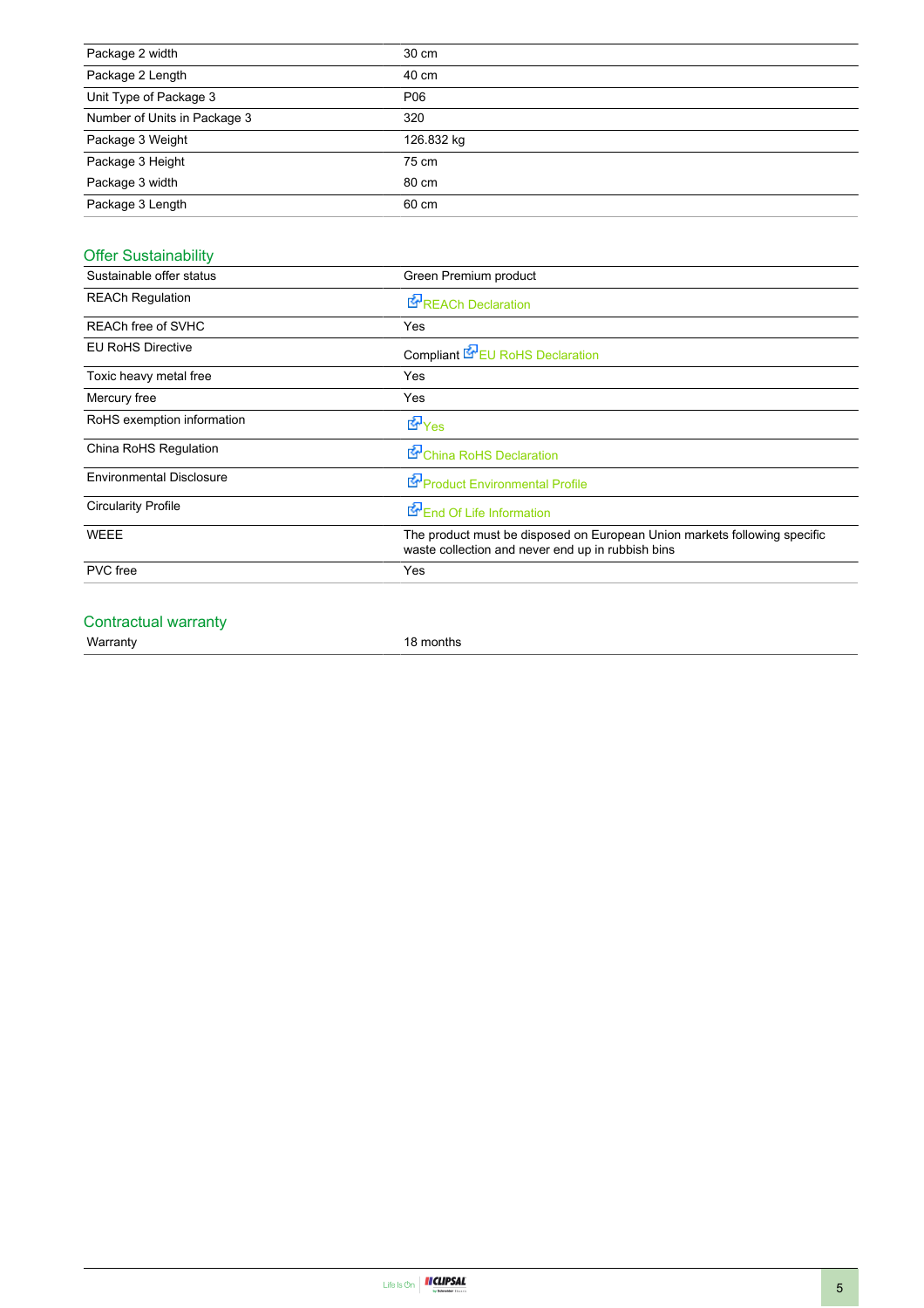Product data sheet Dimensions Drawings

# LC1D18B7

### Dimensions



(1) Including LAD 4BB<br>(2) Minimum electrical

Minimum electrical clearance

| LC1                                                    |                                   | D09D18      | D093D123             | D099D129 |
|--------------------------------------------------------|-----------------------------------|-------------|----------------------|----------|
| $\sf b$                                                | without add-on blocks             | 77          | 99                   | 80       |
| b1                                                     | with LAD 4BB                      | 94          | 107                  | 95.5     |
| with LA4<br>$D \cdot 2$                                | $110^{(1)}$                       | $123^{(1)}$ | $111.5^{(1)}$        |          |
| with LA4<br>DF, DT                                     | $119^{(1)}$                       | $132^{(1)}$ | 120.5 <sup>(1)</sup> |          |
| with LA4<br>DW, DL                                     | $126^{(1)}$                       | $139^{(1)}$ | $127.5^{(1)}$        |          |
| $\mathtt{c}$                                           | without cover or add-on blocks    | 84          | 84                   | 84       |
| with<br>cover,<br>without<br>add-on<br>blocks          | 86                                | 86          | 86                   |          |
| c1                                                     | with LAD N or C (2 or 4 contacts) | 117         | 117                  | 117      |
| $\mathtt{c2}$                                          | with LA6 DK10, LAD 6K10           | 129         | 129                  | 129      |
| c3                                                     | with LAD T, R, S                  | 137         | 137                  | 137      |
| with LAD<br><b>T</b> , R,<br>S and<br>sealing<br>cover | 141                               | 141         | 141                  |          |
| (1)                                                    | Including LAD 4BB.                |             |                      |          |